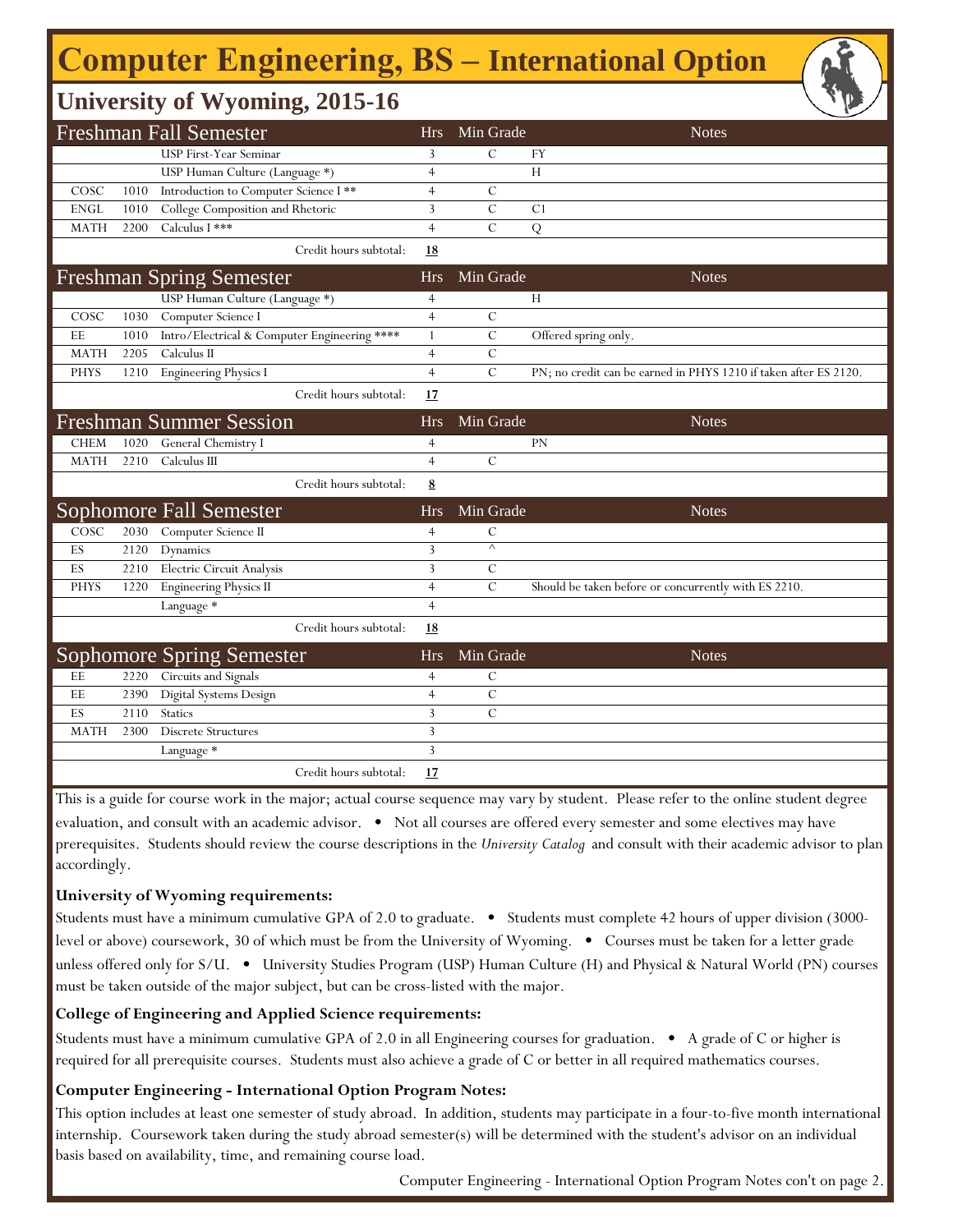## **Computer Engineering, BS - International Option**

## **University of Wyoming, 2015-16**

|             |      | <b>Junior Fall Semester</b>          | <b>Hrs</b>     | Min Grade     | <b>Notes</b>                                                     |
|-------------|------|--------------------------------------|----------------|---------------|------------------------------------------------------------------|
|             |      | USP US & Wyoming Constitutions       | 3              |               | V                                                                |
| EE          | 3220 | Signal and Systems                   | 3              | $\mathcal{C}$ | Offered fall only.                                               |
| EE          | 3310 | Electronics I                        | 4              | $\mathcal{C}$ | Offered fall only.                                               |
| EE          | 4490 | <b>HDL Digital Design</b>            | 3              | $\land$       | Offered fall only.                                               |
| <b>MATH</b> | 2310 | Applied Differential Equations I     | 3              | $\mathcal{C}$ |                                                                  |
|             |      | Credit hours subtotal:               | 16             |               |                                                                  |
|             |      | <b>Junior Spring Semester</b>        | <b>Hrs</b>     | Min Grade     | <b>Notes</b>                                                     |
|             |      | <b>USP</b> Communication 2           | 3              | $\mathcal{C}$ | C <sub>2</sub>                                                   |
| EE          | 3330 | Electronics II                       | $\overline{4}$ | $\mathcal{C}$ | Offered spring only.                                             |
| EE          | 4220 | Probabilistic Signals and Systems    | 3              | $\wedge$      | Offered spring only.                                             |
| EE          | 4390 | Microprocessors                      | 3              | $\land$       | Offered spring only.                                             |
|             |      | Math/Science Elective *****          | 3              | $\mathcal{C}$ |                                                                  |
|             |      | Credit hours subtotal:               | 16             |               |                                                                  |
|             |      | <b>Senior Fall Semester</b>          | <b>Hrs</b>     | Min Grade     | <b>Notes</b>                                                     |
| COSC        | 2150 | Computer Organization                | 3              | $\mathcal{C}$ | Offered fall only.                                               |
| EE          | 3150 | Electromagnetics                     | 3              | $\mathcal{C}$ | Offered fall only.                                               |
| EE          | 4820 | Senior Design I                      | $\overline{2}$ | $\mathcal{C}$ | Offered fall only.                                               |
|             |      |                                      |                |               | Offered fall only; can substitute an EE/COSC elective (any EE or |
| EE          | 4870 | Computer Network Hardware            | 3              | Λ             | COSC course at the 4000- or 50000-level).                        |
| <b>ENGL</b> | 4010 | Technical Writing in the Professions | 3              | $\mathcal{C}$ | C <sub>3</sub>                                                   |
|             |      | EE/COSC Elective                     | 3              | $\land$       | Any EE or COSC course at the 4000- or 5000-level.                |
|             |      | Credit hours subtotal:               | 17             |               |                                                                  |
|             |      | <b>Senior Spring Semester</b>        | <b>Hrs</b>     | Min Grade     | <b>Notes</b>                                                     |
| EE          | 4830 | Senior Design II                     | $\overline{2}$ | $\land$       | Offered spring only.                                             |
|             |      | CPEN Option Course #1 ******         | 3              | $\land$       |                                                                  |
|             |      | CPEN Option Course #2 ******         | 3              | $\wedge$      |                                                                  |
|             |      | EE/COSC Electives                    | 6              | $\land$       | Any EE or COSC course/s at the 4000- or 5000-level.              |
|             |      | Credit hours subtotal:               | <u>14</u>      |               |                                                                  |
|             |      | <b>TOTAL CREDIT HOURS:</b>           | 141            |               |                                                                  |

#### **Computer Engineering - International Option Program Notes con't:**

**^** Students must have a minimum cumulative GPA of 2.0 in all Engineering courses for graduation.

\* A **single language** must be taken for four (4) semesters to fulfill the 15 hour foreign language requirement for the program. • Students taking American Sign Language to fulfill the language requirement of the major will have to take other courses to fulfill the USP H requirements.

\*\* Requires MATH ACT  $\geq$  25, MATH SAT  $\geq$  600, Math Placement Exam  $\geq$  4, or  $\geq$  C in MATH 1400 within one year prior to the start of the course. (University standard)

\*\*\* Requires MATH ACT  $\geq$  27, MATH SAT  $\geq$  600, Math Placement Exam  $\geq$  5, or  $\geq$  C in MATH 1405 or 1450. (University standard)

\*\*\*\* EE 1010 may be replaced with technical elective if transfer credits > 30 hrs. A technical elective is any course in Engineering, Computer Science, or those marked as technical electives in the ECE Math/Science Elective List (found at www.uwyo.edu/electrical/undergraduate/)

\*\*\*\*\* **Math/Science Elective:** One course should be selected from the ECE Math/Science Elective List available at *www.uwyo.edu/electrical/undergraduate/* The Accreditation Board for Engineering and Technology (ABET) requires a minimum of 32 hours of a combination of college level mathematics and basic sciences (some with experimental experience) appropriate to the discipline. Basic sciences are defined as biological, chemical, and physical sciences. Please consult with an academic advisor.

Computer Engineering - International Option Program Notes con't on page 3.